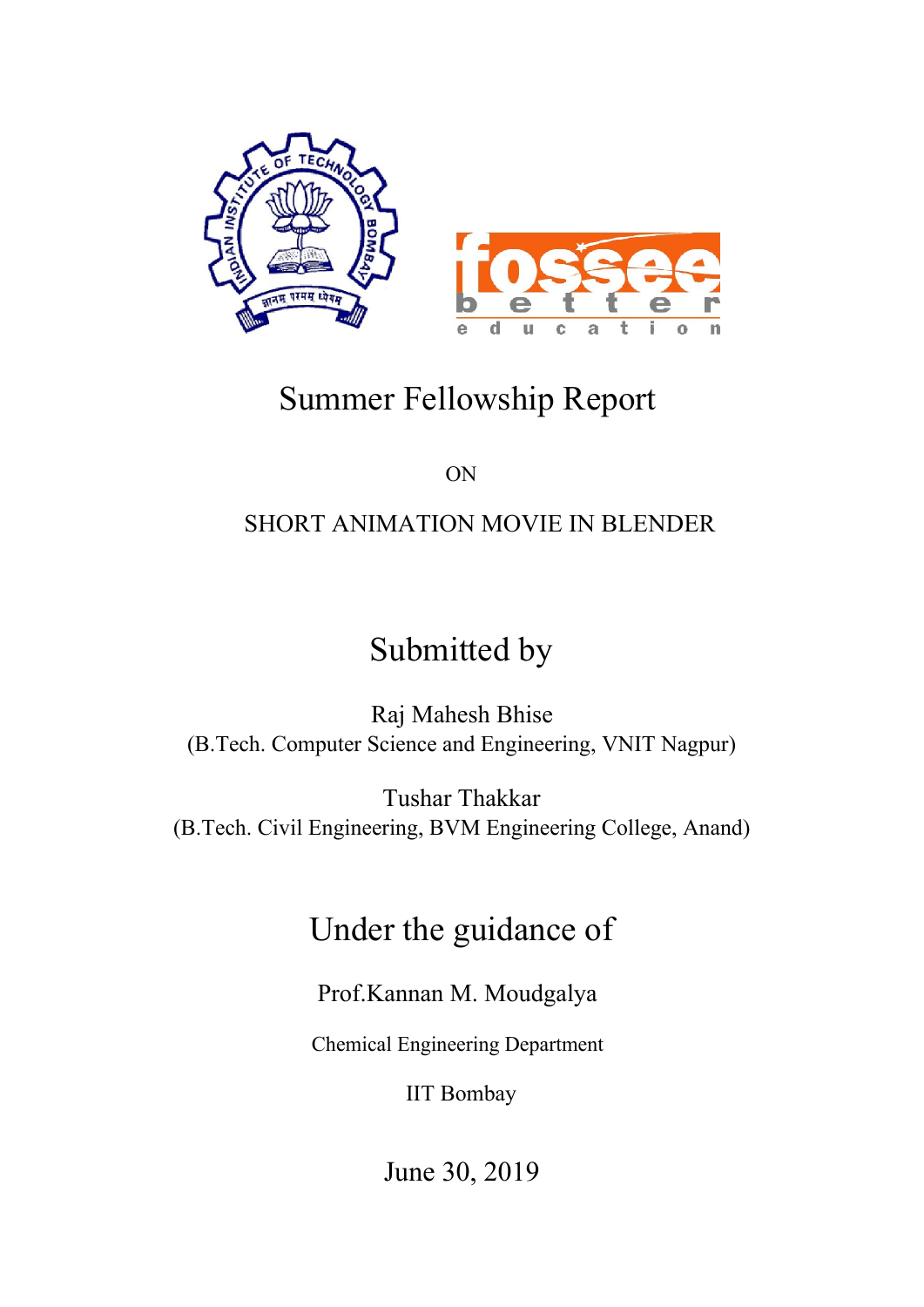## Acknowledgement

We are overwhelmed in humbleness and gratefulness to acknowledge our deep gratitude to all those who have helped us to put our ideas to perfection and have assigned tasks, well above the level of simplicity and into something concrete and unique.

We, wholeheartedly thank **Mrs. Nancy Varkey Ma'am** for having faith in us, selecting us to be a part of this valuable project and for constantly motivating us to do better.

We also express our warm gratitude towards our mentor **Mr. Saurabh S. Gadgil Sir** and **S. Praveen Sir** for their aspiring guidance, invaluably constructive criticism and friendly advice during the project work.

This project won't have been materialized without their encouragement and constant guidance.

We would also like to thank **Ganesh Sir** and **Dhananjay Sir** who provided us with the facilities being required and conductive conditions for our project.

At last , we would like to take this opportunity to express our gratitude to the person who has been instrumental for the conduction of this great programme . We show our greatest appreciation to **Prof. Kannan M. Moudgalya** for his guidance and tremendous support throughout the internship.

We perceive this opportunity as a big milestone in our career development. We will strive to use gained skills and knowledge in the best possible way and we will continue to work on their improvement , in order to attain desired career objectives .We also hope to continue cooperation with all of you in future.

With Regards,

Raj and Tushar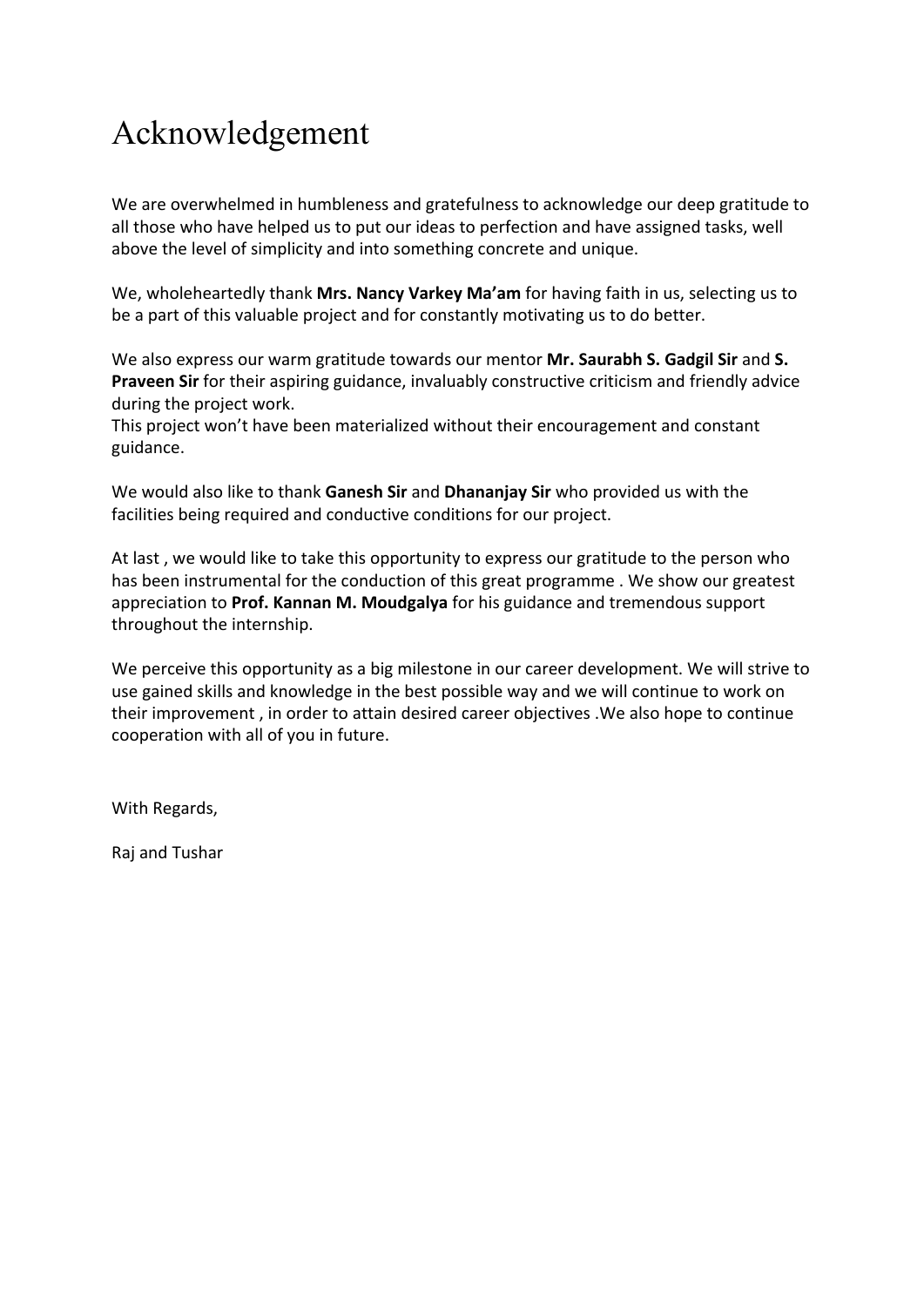## **Contents**

#### 1.Introduction

- 1.1 What is Blender?
- 1.2 Why Blender?
- 1.3 Who uses Blender?
- 1.4 What is an Open Source Software?
- 1.5 FOSSEE and our Aim
- 1.6 Introduction to Blender

#### 2.Getting Started With Blender

2.1 Installing Blender

#### 3.Animation Project Development

#### 4.Design

- 4.1 StoryLine
- 4.2 StoryBoard

#### 5.Implememtation

- 5.1 Modelling and Texturing
- 5.2 Rigging
- 5.3 Animation
- 5.4 Lighting
- 5.5 Rendering
- 5.6 Video editing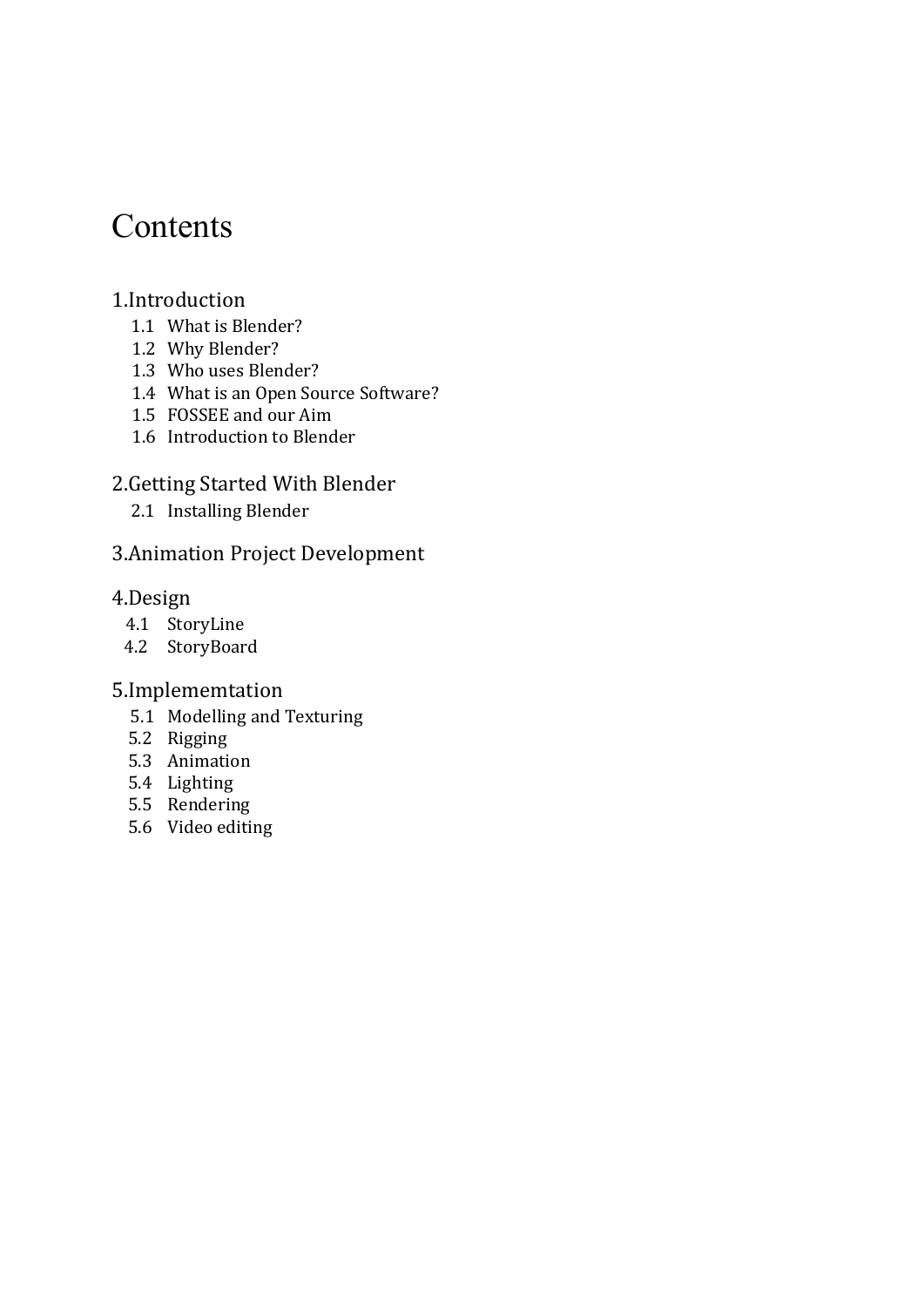## Introduction



#### What is Blender?

Blender is a free and open-source 3D computer graphics software toolset used for creating animated films, visual effects, art, 3D printed models, interactive 3D applications and video games. Blender's features include 3D modelling, UV unwrapping, texturing, raster graphics editing, rigging and skinning, fluid and smoke simulation, particle simulation, soft body simulation, sculpting, animating, match moving, rendering, motion graphics, video editing and compositing.

### Why Blender?

- Blender can be used to create 3D visualizations such as still images, video, and real-time interactive video games.
- Blender is well suited to individuals and small studios who benefit from its unified pipeline and responsive development process.
- Blender is a cross-platform application, running on Linux, macOS, and MS-Windows systems. Blender also has a relatively small memory and drive requirements compared to other 3D creation suites. Its interface uses OpenGL to provide a consistent experience across all supported hardware and platforms.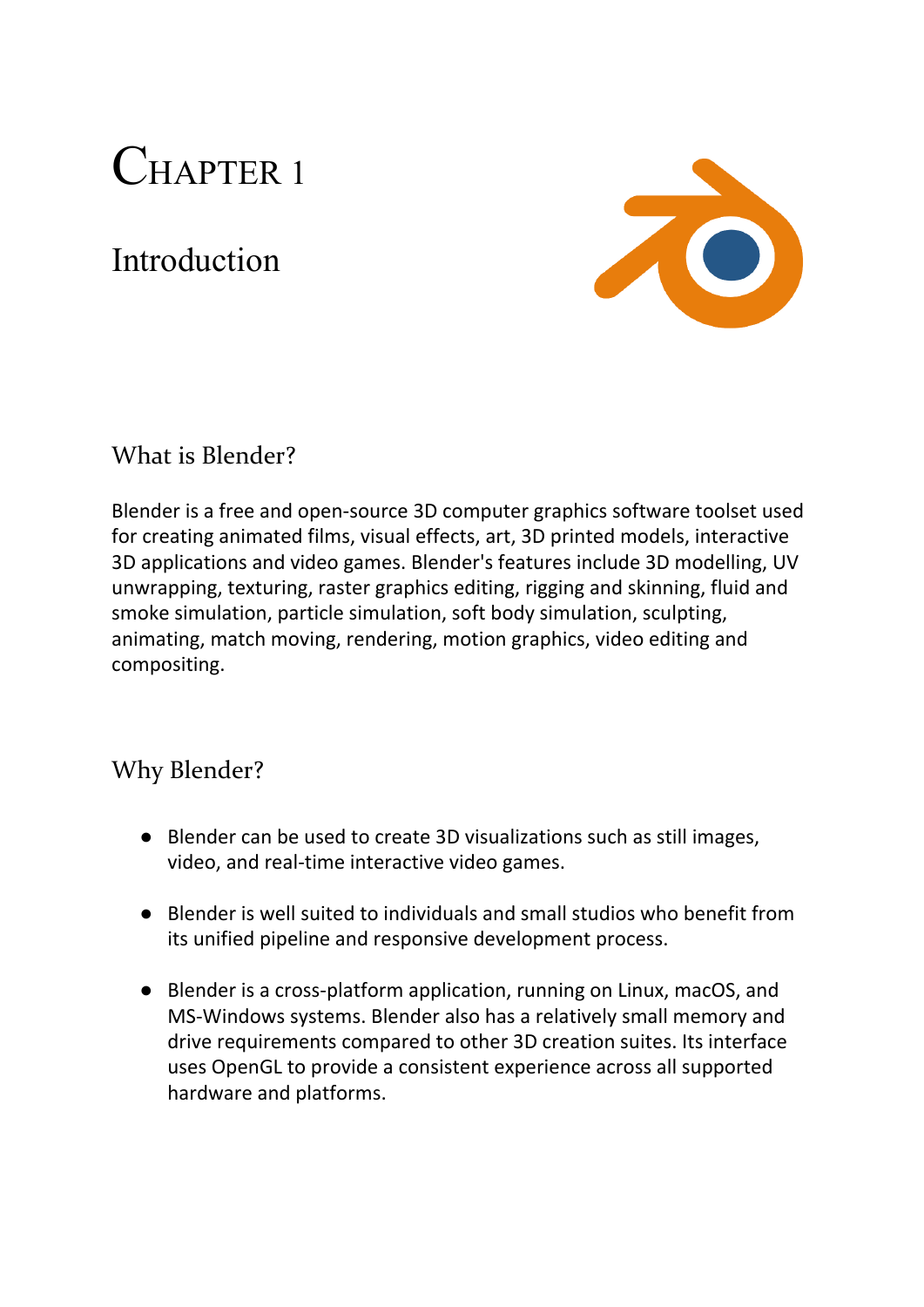#### Who uses Blender?

Blender has a wide variety of tools making it suitable for almost any sort of media production. People and studios around the world use it for hobby projects, commercials, feature films, games and other interactive applications like kiosks, games and scientific research.

#### What is an Open Source Software?

The term "Open source" defines software whose source code is made publicly available. They are eligible for use and modification by users, developers subject to certain conditions.

Some key point of "Open Source"

- No need to buy Software
- Large community (Users, developers, admin).
- Many open sources like Blender are under the GNU Public License.

#### FOSSEE & Our Aim

FOSSEE (Free and Open Source Software in Education) project promotes the use of free and open-source tools to improve the quality of education in our country. They aim to reduce dependency on proprietary software in educational institutions. They encourage the use of FOSS tools through various activities to ensure that commercial software is replaced by equivalent FOSS tools. They also develop new FOSS tools and upgrade existing tools to meet requirements in academia and research. Incorporated to FOSSEE program, this fellowship's main aim is to introduce students to the FOSS in various engineering fields and to become a part of this big community. We were selected for this fellowship on the basis of screening tasks submitted by us. As part of fellowship program, we got opportunity to work on Blender. Our task was to create a 2 minute animation movie conveying a social message.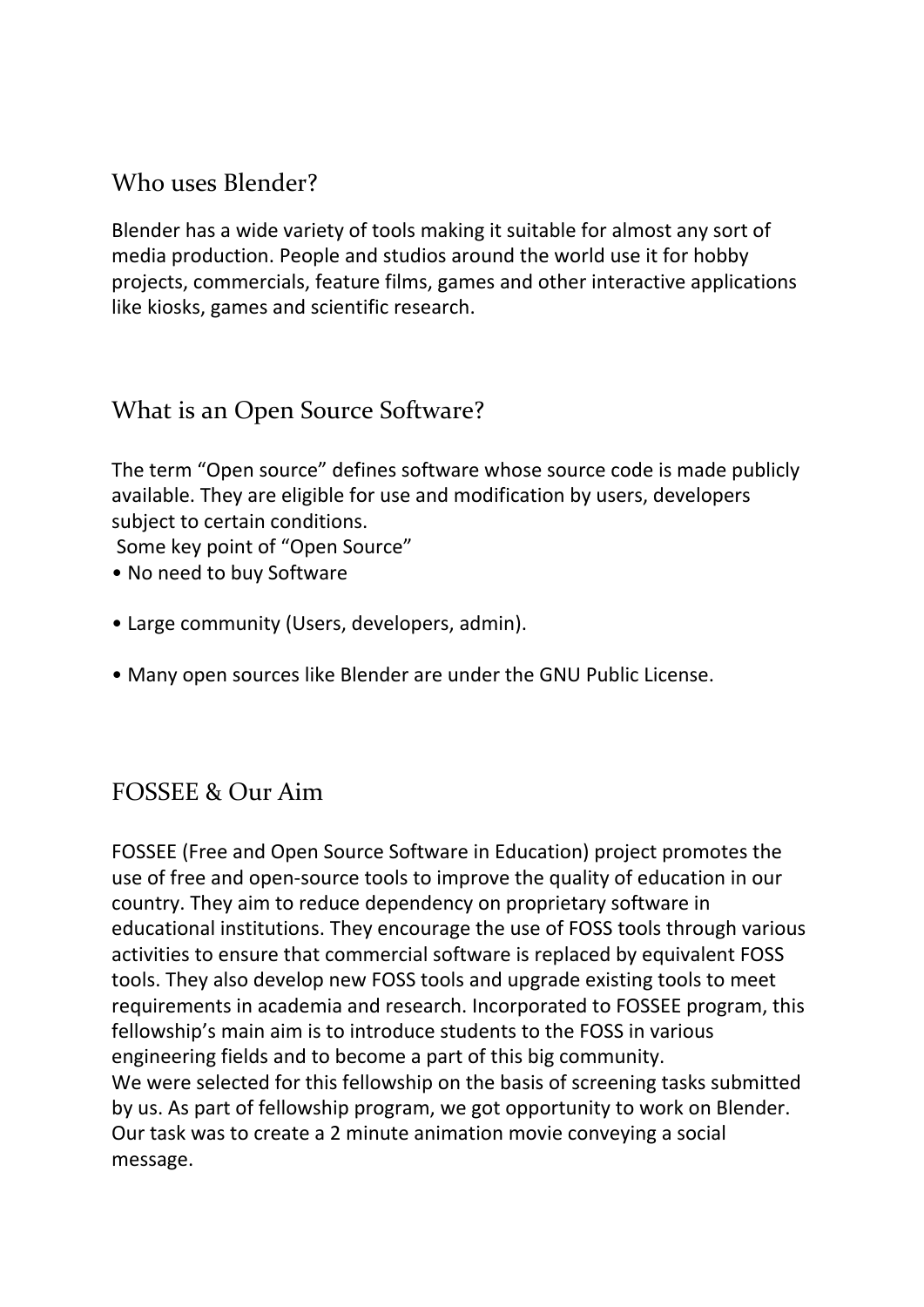At the beginning of the fellowship we formulated several learning goals, which we wanted to achieve:

• To understand the functioning and working conditions of a government organisation

- To see what it is like to work in a professional environment
- To see if this kind of work is a possibility for our future career
- To use our knowledge and skills and to further increase them
- To learn about organising an open source project
- To enhance our communication skills
- To strengthen professional and social network

This report is a short description of our 48 days fellowship under FOSSEE. This report contains our activities that have contributed to achieve a number of our stated goals.

#### Introduction To Blender

- Blender is a fully integrated 3D content creation suite, offering a broad range of essential tools, including Modelling, Rendering, Animation, Video Editing, VFX, Compositing, Texturing, Rigging, many types of Simulations, and Game Creation.
- Cross platform, with an OpenGL GUI that is uniform on all major platforms (and customizable with Python scripts).
- High-quality 3D architecture enabling fast and efficient creation workflow.
- Excellent community support from forums and IRC.
- Small executable size, optionally portable.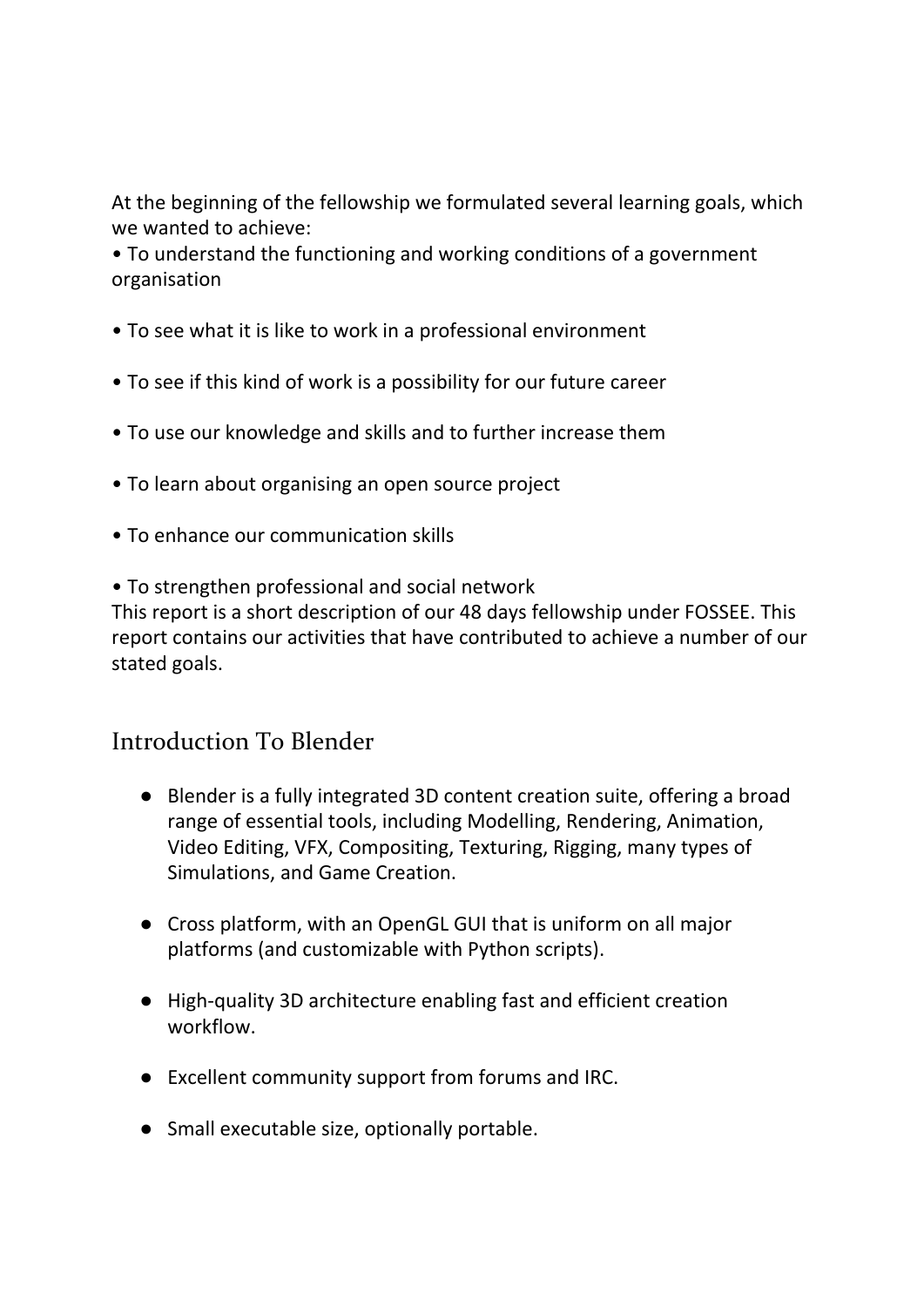## Getting Started with Blender



#### Installing Blender

Blender is available for download for Linux, macOS and MS-Windows.

#### **Minimum Requirements**

Check if your system meets the minimum or recommended requirements at <https://www.blender.org/download/requirements/>

Always check that the graphics drivers are up to date and that OpenGL is well supported.

#### **Download Blender**

The Blender Foundation distributes Blender in three different ways that you can choose from, to better suit your needs.

The options comprise binary packages for all the supported platforms and the source code. Within the binary packages, you can choose from a stable release or a daily build. The first has the benefit of being more reliable, the latter provides the newest features, as they are developed. Blender is released approximately every three months. You can keep up to date with the latest changes through the release notes.

#### Latest Stable Release

This is a binary distribution of the latest version of Blender. It is considered stable and without regressions.

Daily Builds

This is a binary distribution of Blender that is updated daily to include the newest changes in development. These versions are not as thoroughly tested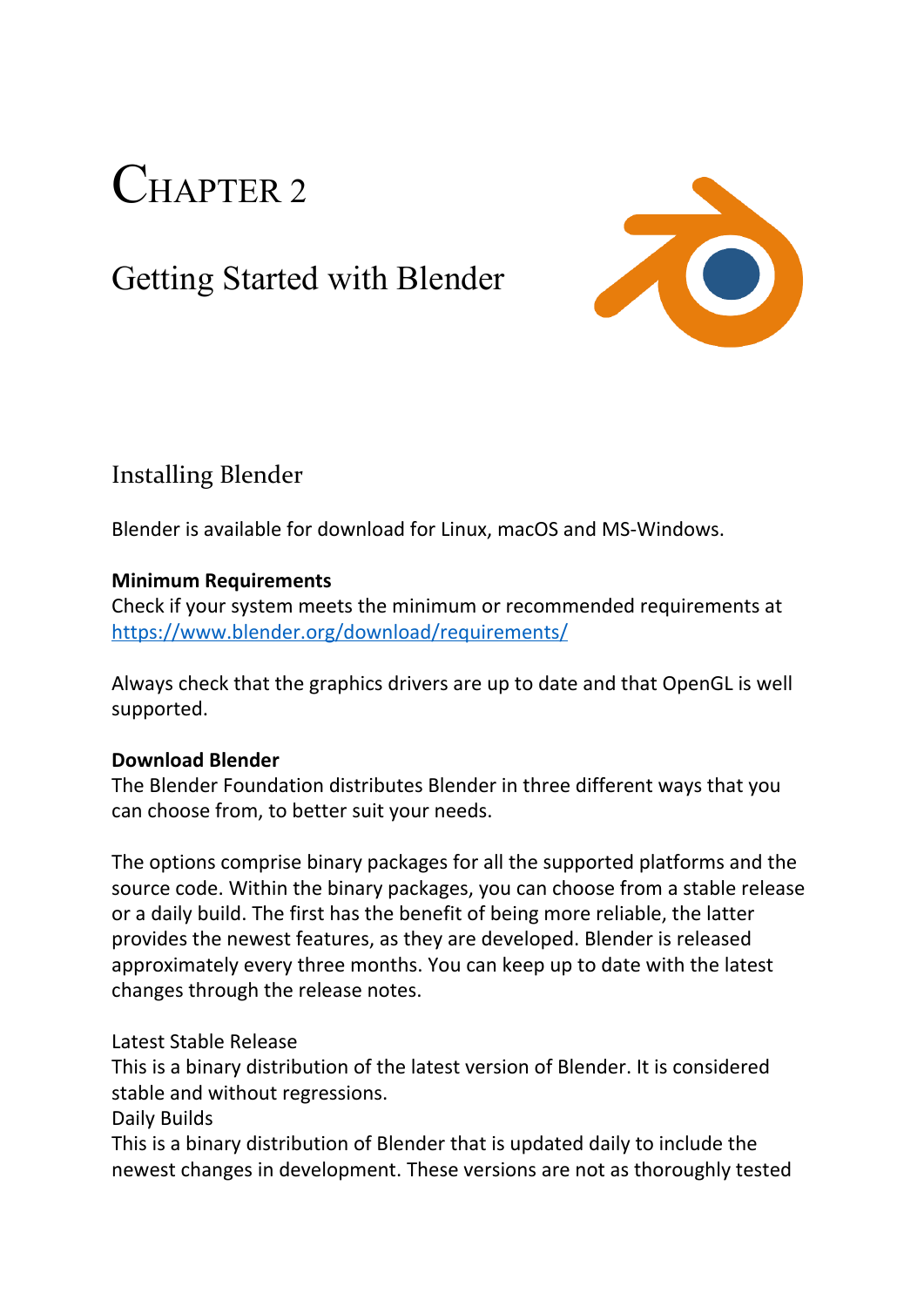as the stable release, and might break, although they are official and generally not highly experimental.

Build from Source

Blender's source is available for reference and installation, with the following advantages:

Blender is always up to date.

It allows access to any version or branch where a feature is being developed. It can be freely customized.

#### **Install Blender**

Refer the following links for installation as per your operating systems: MS Windows-> [https://docs.blender.org/manual/en/latest/getting\\_started/installing/windows.html](https://docs.blender.org/manual/en/latest/getting_started/installing/windows.html) Linux OS-> [https://docs.blender.org/manual/en/latest/getting\\_started/installing/linux.html](https://docs.blender.org/manual/en/latest/getting_started/installing/linux.html) Mac OS-> [https://docs.blender.org/manual/en/latest/getting\\_started/installing/macos.html](https://docs.blender.org/manual/en/latest/getting_started/installing/macos.html)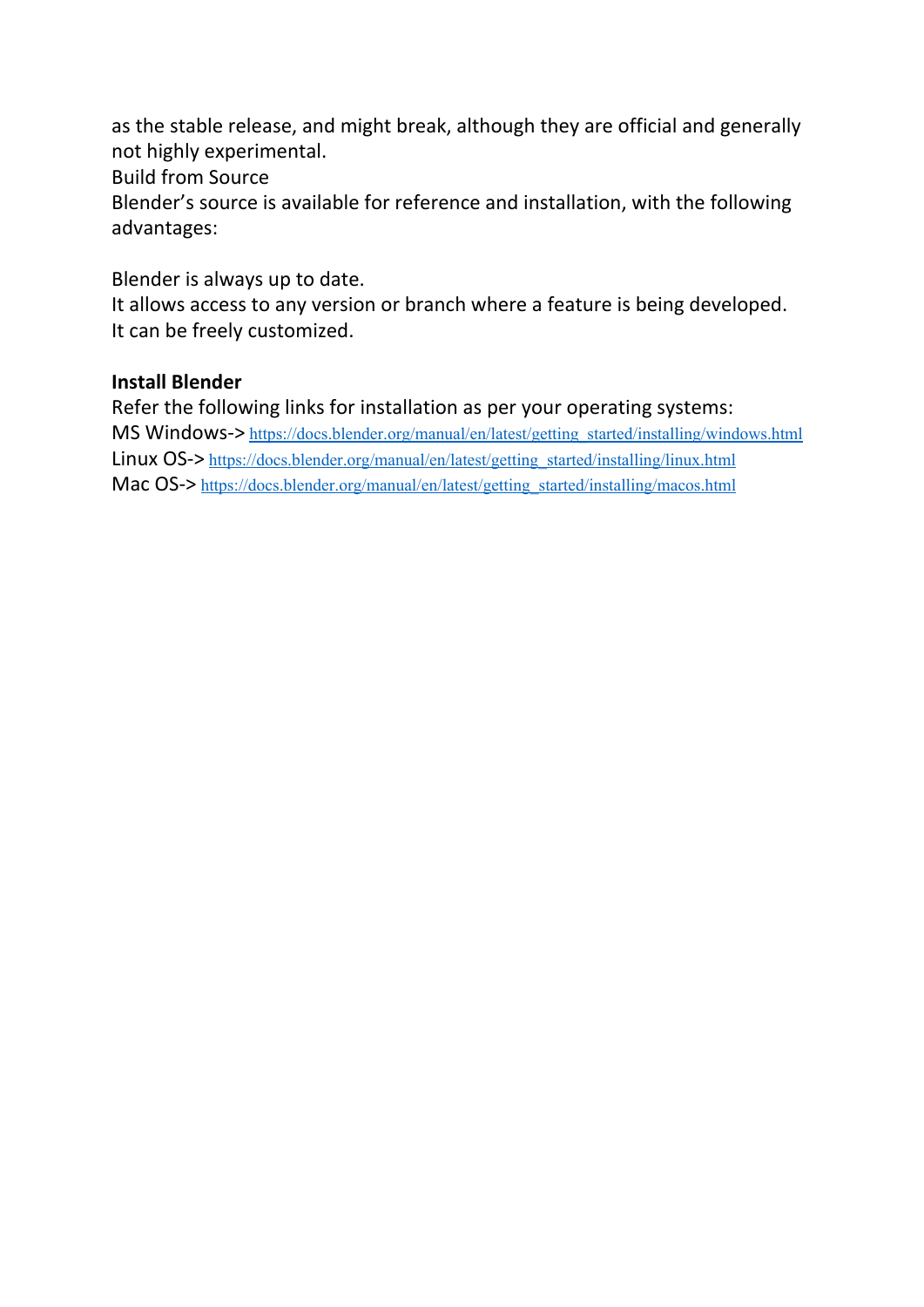## Animation Project Development



#### PROBLEM STATEMENT:

In 3D animation development , the most critical problem is to create a good character which would attract user's attention.The character being developed should be suitable with the storyline and could bring the message of the story.The weakness in character design can cause the story to interpreted incorrectly.

#### GOAL:

The goal of the project is to develop a 3D animation short story from scratch that have a moral value and can be emotionally entertaining whistle educating people.

#### OBJECTIVE:

In developing this 3D animation there are some objectives that would like to be achieved

- 1. To develop an interesting 3D animation which may attract users.
- 2. To entertain people watching 3D animation besides promoting good values .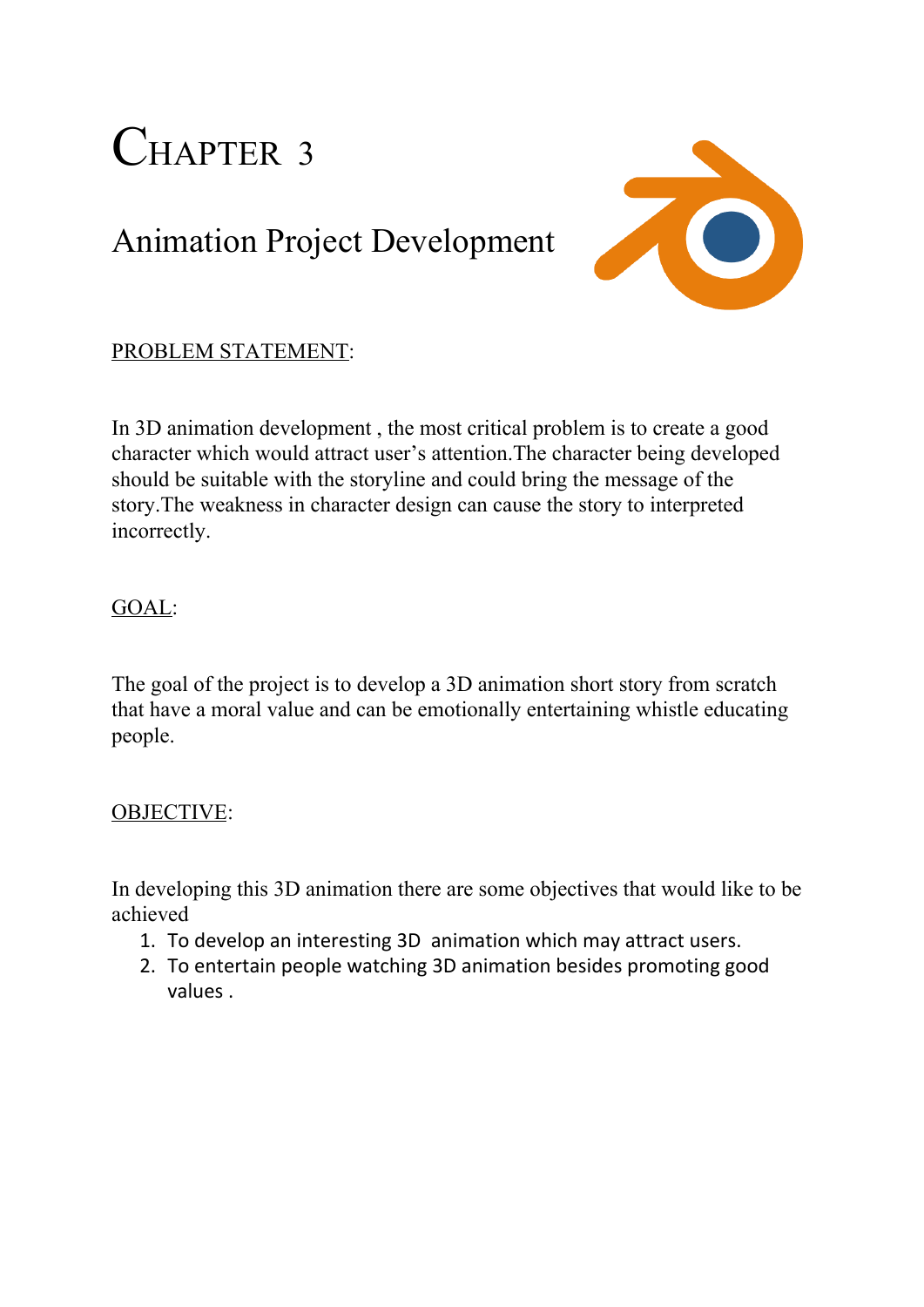## Design



Design is the most important part of 3D animation development.One has to come up with a good idea.

Turn that idea into a good story and turn that story into storyboard.

It is important to ensure that the creator is able to animate the characters and the stage they have designed and they also its important to determine the suitable color/texture to be used in real animation.

All of this is important to make the 3D animation being created are interesting and fulfil the objective of project being done.

#### **STORYLINE**

Given below is the storyline we have worked on during the fellowship:

- The boy is fishing and the man is rowing the boat
- The boy is upset as he hasn't caught any fish.
- The boy gets tired and is sweating.
- Takes the bottle to drink water but finds it empty.
- Out of anger throws the bottle and the bottle cap in the lake.
- The man gets angry at the boy and scolds him.
- The plastic bottle and the cap settles down
- A fish eats the plastic.
- Next day both come for fishing again and manages to catch some fishes .
- Accidentally one of the fish was the same that ate the plastic.
- The boy gets excited and takes it home to eat it.
- As he cuts the fish he is shocked to find plastic inside the fish.
- He recalls and realises his mistake.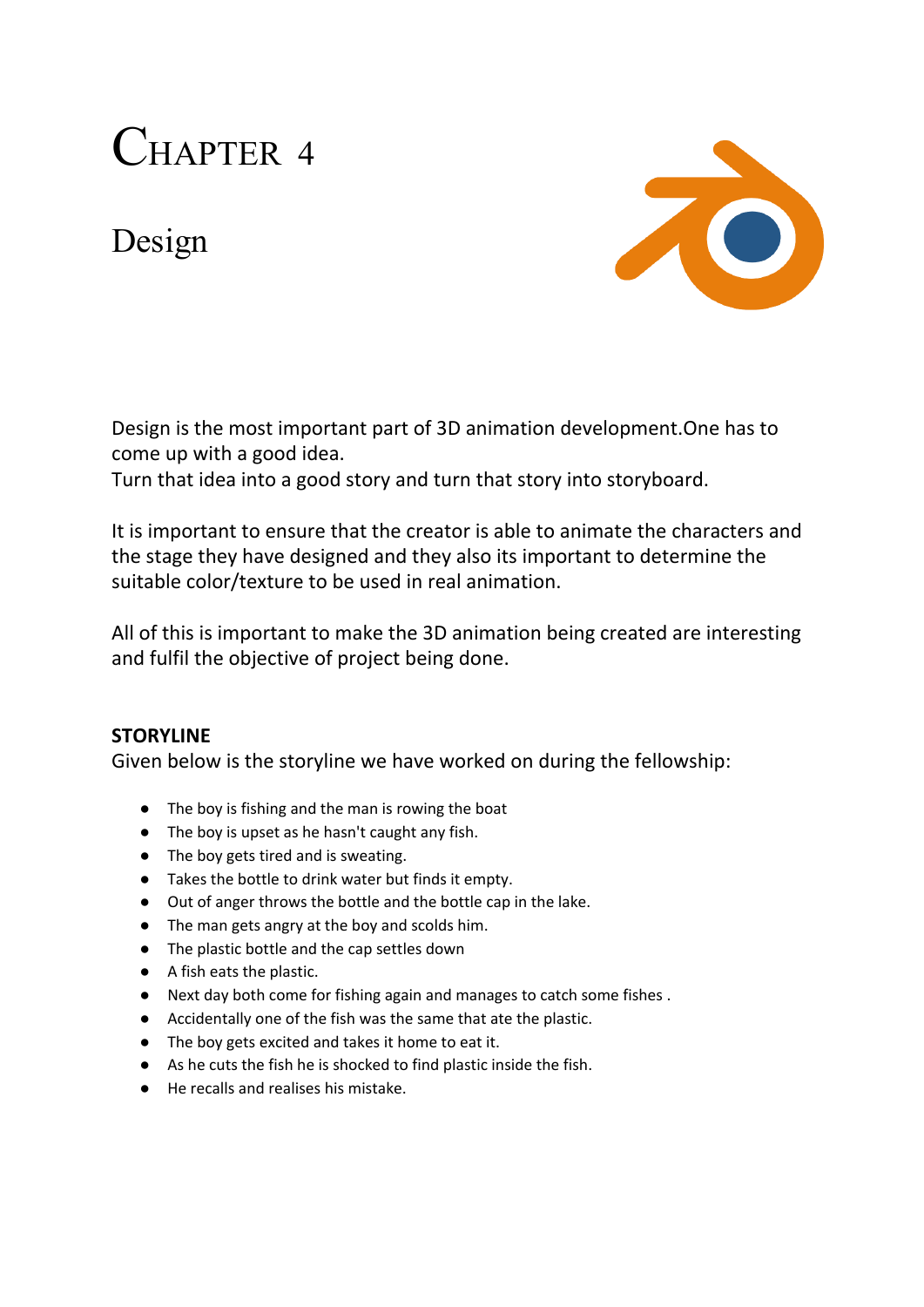



Description of the scene: No wake the left in the bottle for the boy to drive



Description of the scene: *fine* <u>angly</u><br>h the os there is no watch Lottle



Description of the scene: Thirdand Mus in arges.  $b^{a \# b}$ 



Duration: <u>#5</u> sec | Transition: Class Ing Innoval Description of the scene: The mon in discopoints and gets engry the boy. at

#### Storyboard: Blender short movie



Duration:  $\sim$  9 sec | Transition:  $\text{Area}$ Description of the scene: Next day Pishing again nagely to ratch some fisher



 $\text{Duration:} \; \underrightarrow{\scriptstyle \infty} \; \mathbf{3} \quad \text{sec} \; | \; \text{Transition:} \; \underbrace{\text{LsNet}} \quad \text{for} \; \; \text{Laplace}$ Description of the scene: They cosk Me fish and begin to eat it.



Duration:  $\frac{1}{2}$  sec | Transition: Description of the scene: The **Vindian** scolds the loy.

Duration: 43 sec | Transition: Thurch disease

 $f:$ 

the plastic

within  $_{\odot}$   $_{\odot}$ 

 $Q$  the

Description of the scene: Accidently and

 $\circ \circ \varphi$  $\overline{A}$ 

Duration: 24 sec | Transition:

Description of the scene: Bay find

phostic shirle the fil after

Inne that all



Duration: 2010 sec | Transition: Transition Description of the scene: The plast 3 cap settles down  $b$ ottle a fish cats that playtic cap And

Name: Raj Bhise and Tushers  $Tho.kKah$ Date:  $94 - 5 - 19$  Page Number: 3

 $\omega$ 



Description of the scene: The excited by catching the



 $M$ 

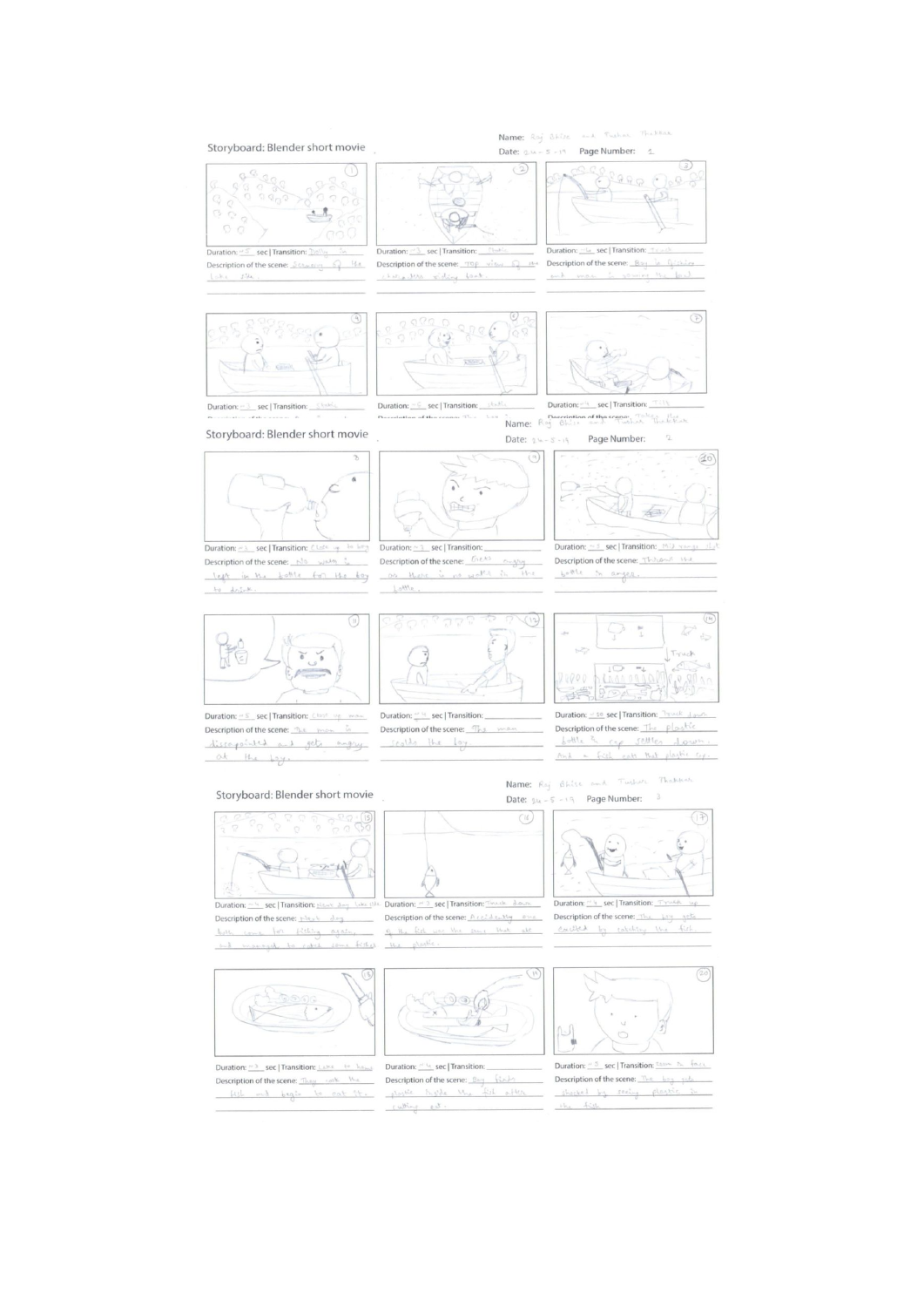### Implementation



The implementation phase comes after design.It is a critical part in 3D animation development because here animator has to create the real character and model which are already sketched in the design phase.

Various phases involved in implementation part are :

- Modelling and Texturing
- Rigging
- Animation
- Lighting
- Rendering
- Video

#### **5.1 Modelling and Texturing:**

Modelling is the first stage of implementation phase.Here,animator creates the model that will be used in the animation story.

For this project, modelling process was divided into three types i.e modelling the character,modelling the environment and modelling the objects.All of these modelling in this project is done in Blender 2.79 3D software.

#### 5.1.1 CHARACTER MODELLING

In character modelling, the character is created using combinations of basic geometry shapes.The basic model such as cube , sphere is already available in Blender and the creator just needs to change the shape into their model shape.

In the character modelling of this project, two character models were created a boy and an old man.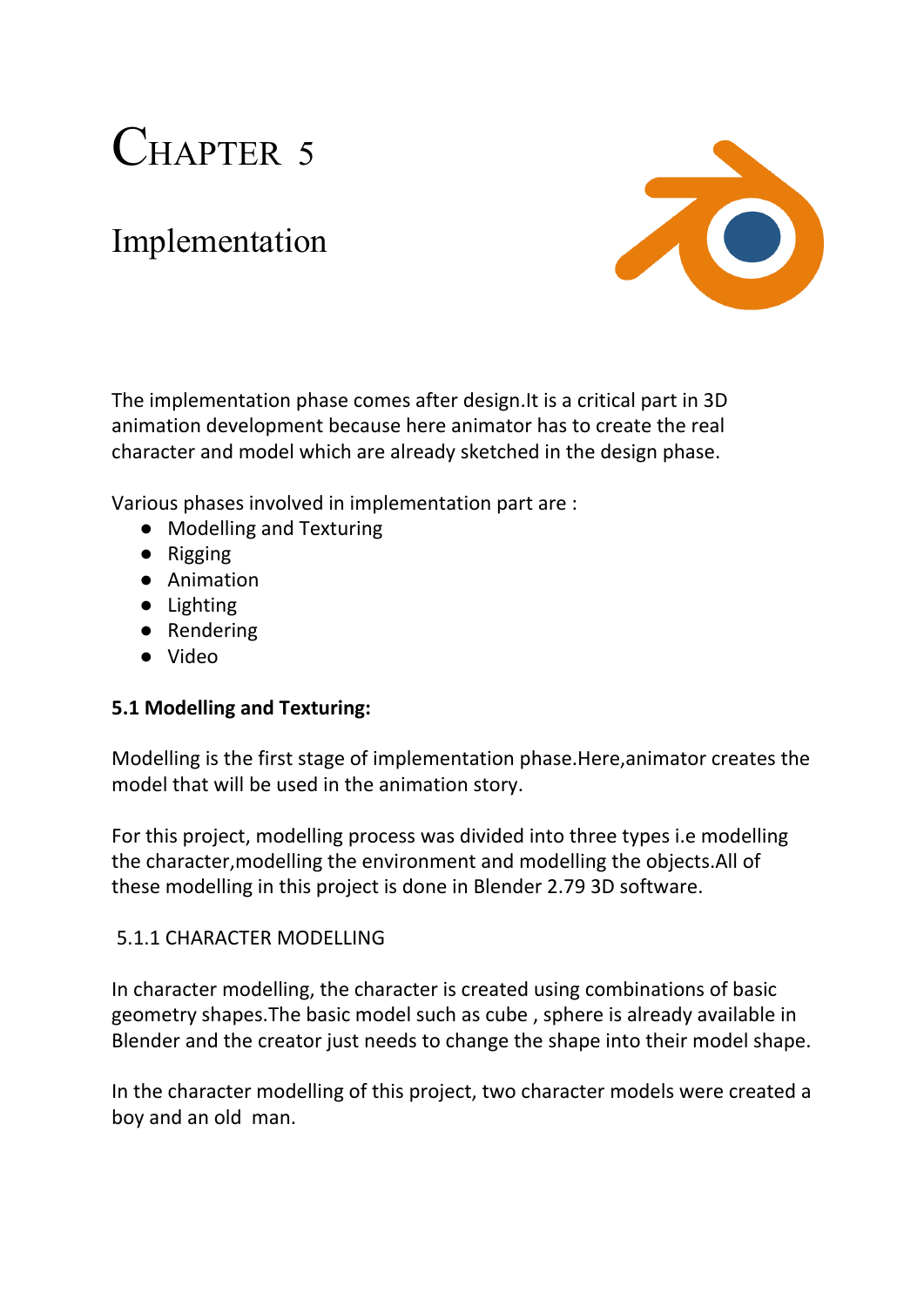The basic standard shapes used in creating these characters were cube,sphere,cylinder. Required materials/texture were added to the in Blender by using Nodes and by UV unwrapping the character mesh.



#### 5.1.2 OBJECT MODELLING

In this project, there were few objects that were needed to be created such as the boat, bottle, basket,fish,oars,table,chair,fork,knife,dish etc. The method of creating object is the same as that was used in character modelling i.e. by using simple geometry shapes.The way to color the object models is also the same as to color the character model.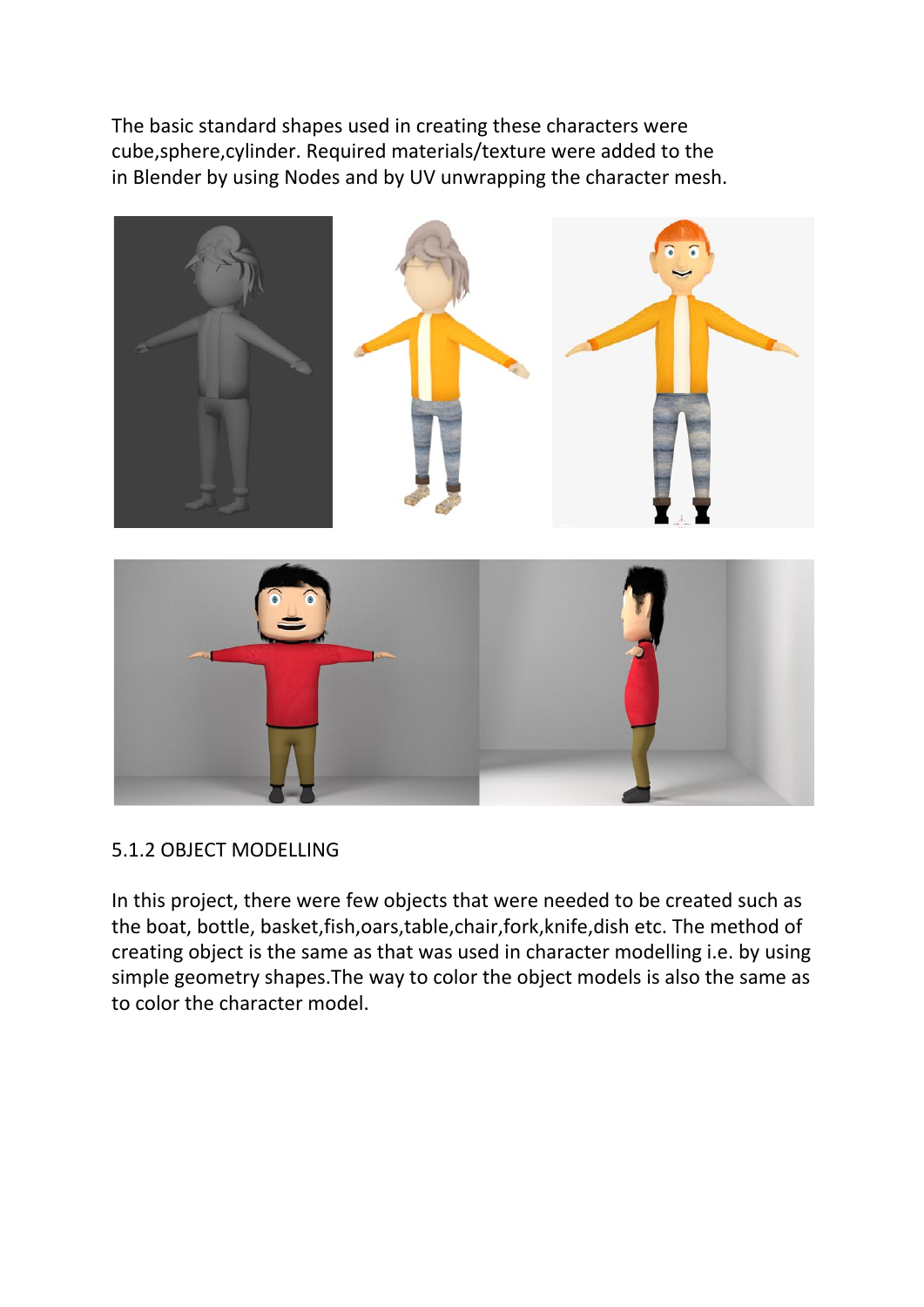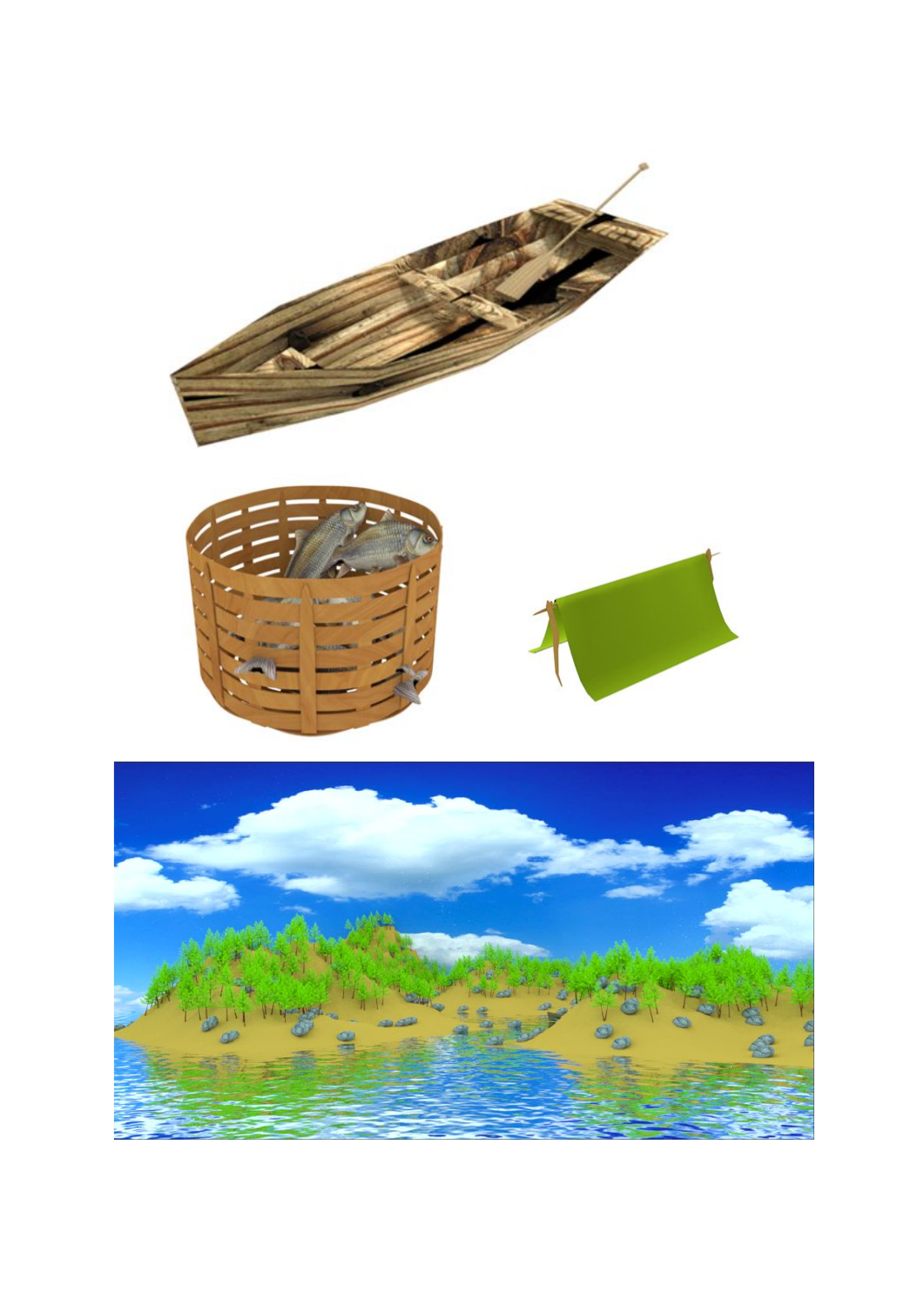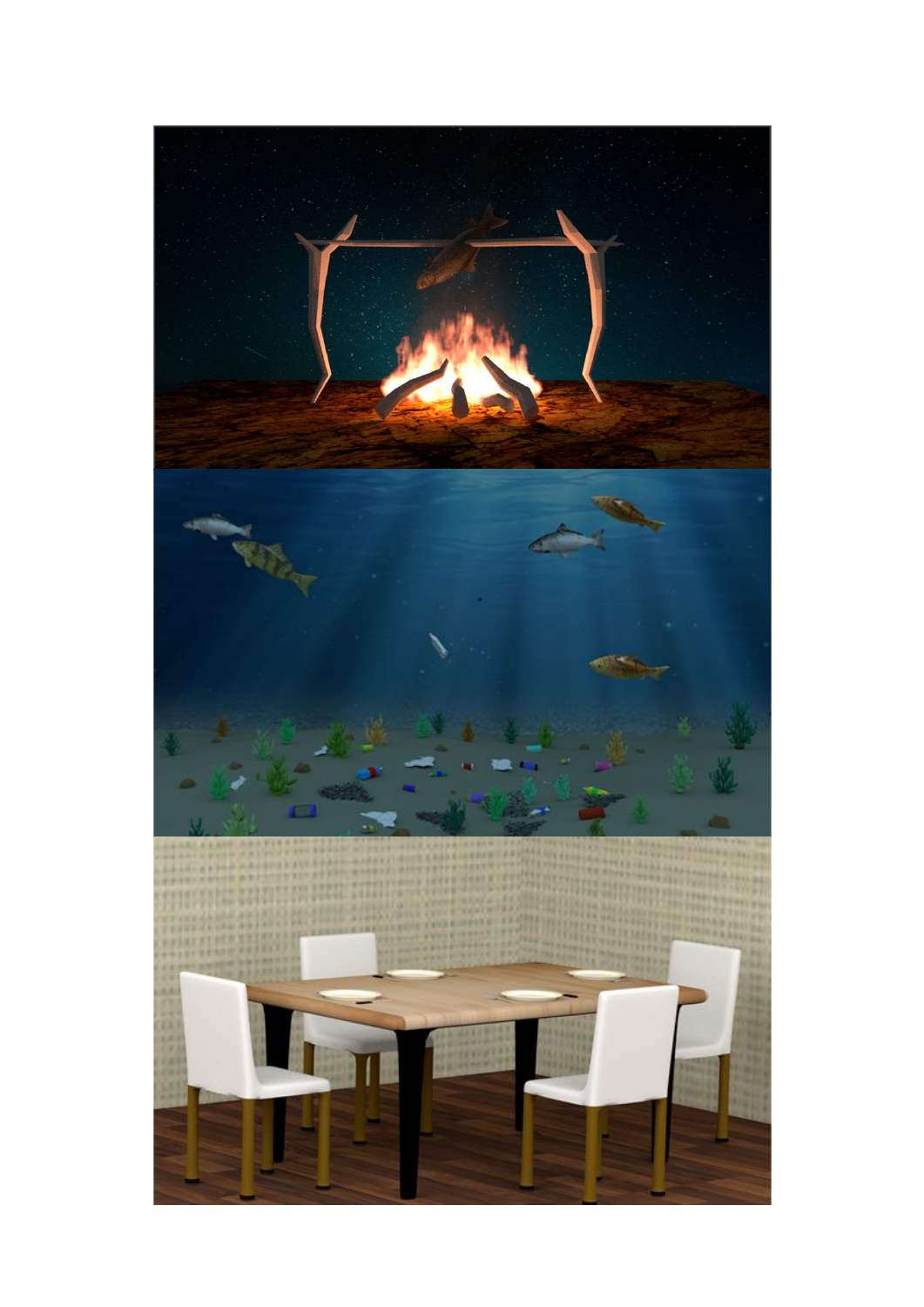#### **5.2 RIGGING**

The Rigging process refers to the process where bones are inserted into the character model to enable the movement of the character. Rigging is very important in 3D animation because it helps to animate the character with ease.

In this project, a main root bone was created to which all the others bones were connected. Firstly, the spine bone chain was created by using series of bones then bones for the arms and the legs were created which were parented to the spine bones. Separate bones were created which are known as pole targets to adjust the position of the elbow and knee.

After creating the entire armature it is parented to the base mesh so that the character can deform by using the bones.

A bone for eyes was created and eyes were given a track to constraint so that the eyes could follow the position of the bone.

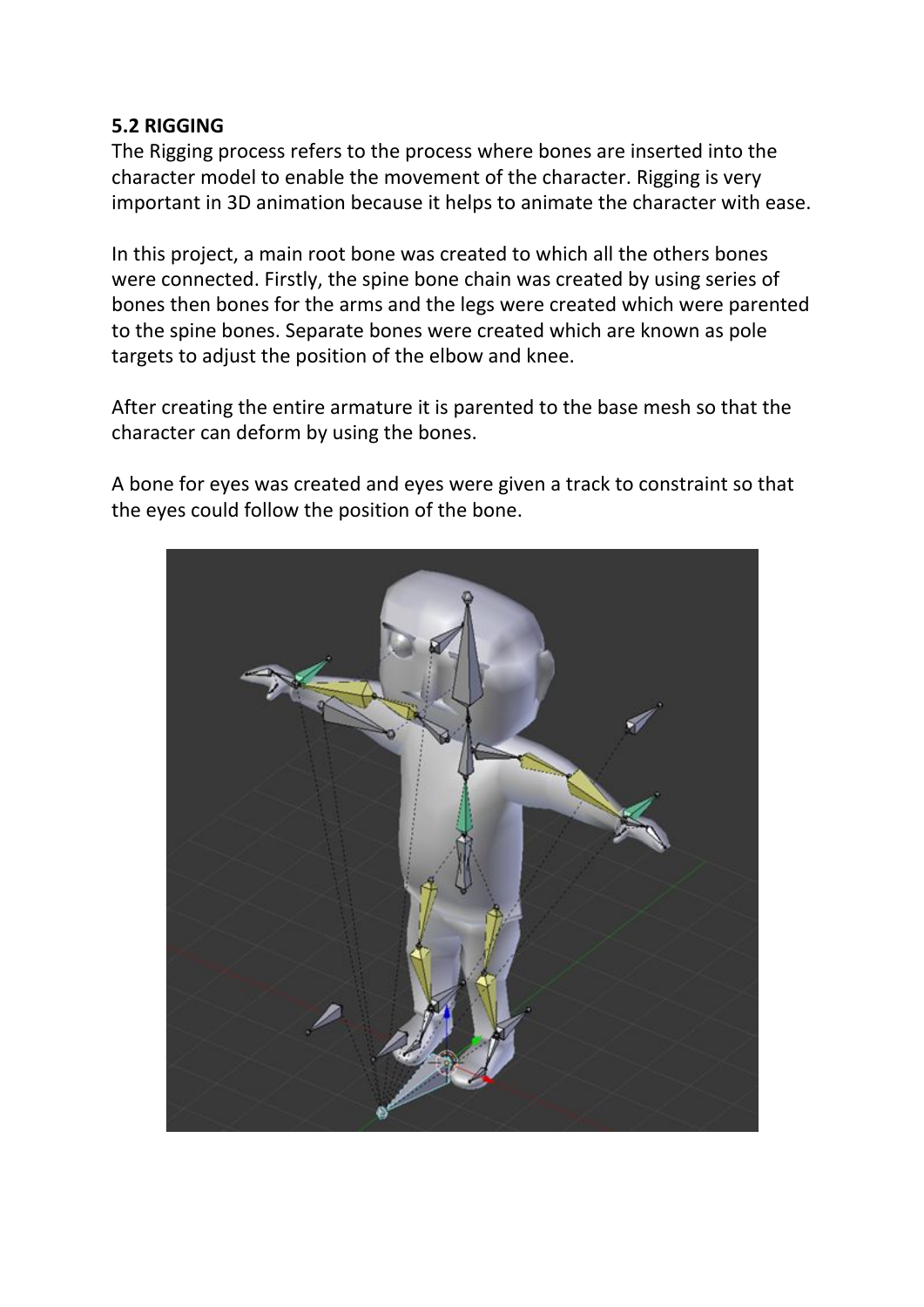#### **5.3 ANIMATION**

After completing the process of modelling and rigging , animation of the characters can be started. The characters are to be brought in the environment stage.The character could be posed as required by deforming the bones in the pose mode in Blender.

Blender provides an option of automatic key-frame insertion by which it automatically sets a key-frame whenever there is a change in the position of object/character.

Animation of fish was done by providing it a path which it needs to follow.The length and shape of the path can be modified in edit mode.

Camera movement can also be achieved by providing it with a path that it needs to follow.

Markers are used in blender to switch between two camera at a specific frame. For this, a marker is to be inserted at the required frame by simply pressing 'M' on the keyboard and making sure that the cursor is over the timeline and that the camera required is selected then press 'ctrl+B' on the keyboard.

#### **5.4 LIGHTING**

Lighting process gives a big effect to 3D animation.This is because we can make the scene and environment look alive with lighting effect.In order to expose an image on video, a sufficient amount of light must be present to illuminate the model or objects involved.

In this project point light, planes with emission material were used to achieve desired output by placing them at appropriate location and angle.